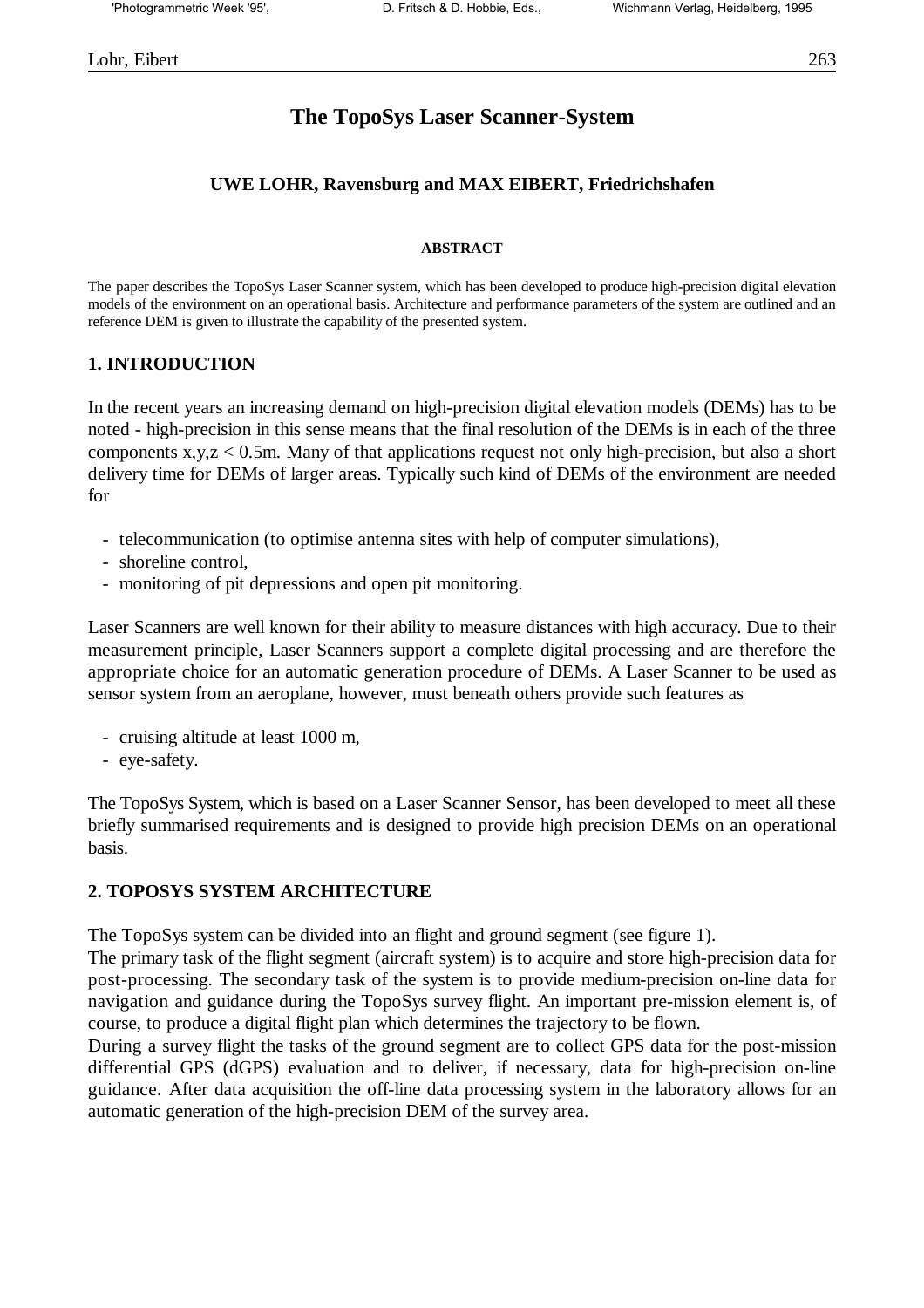

Figure 1: TopoSys System Components.

### **2.1 The Flight Segment**

The main elements on-board the aircraft are the subsystems: navigation / positioning, Laser Sensor, Video Camera and data handling / recording.

The system design of the navigation and positioning system is based on the integration of dGPS with an Inertial Navigation System (INS) for positioning and attitude determination. GPS, INS, Laser Scanner data and video images are stored in mass storage devices with help of two data handling computers. A time synchronisation facility ensures the precise synchronisation of data from these different sourcesduring the post-processing.

If necessary, the aircraft system can be equipped with an additional touch screen for display of premission flight plan data and real-time satellite aided navigation data ("navigation co-pilot" system). Optional, the system can be upgraded with a telemetry receiver and demodulator module for reception of dGPS corrections from ground.

The Laser Scanner Sensor is, beside the navigation and positioning system, a key element of the flight system. The eye-safe sensor operates in the Near Infrared Region at 1.54  $\mu$ m and is based on a fiber optic line scanner technology. The architecture of the Laser Scanner is shown in figure 2.

At Daimler Benz Aerospace / Dornier these fiber optic Laser scanners have been developed and permanently improved for more than ten years. Today such Laser Scanners work as

- range imaging camera (for telemanipulations),
- Obstacle Warning /Avoidance Systems (for helicopters and off-road vehicles),
- docking sensors (to guide aeroplanes during the docking phase to the terminal).

For the here presented application, the proven technology has been slightly modified to meet the requirements for DEM generation.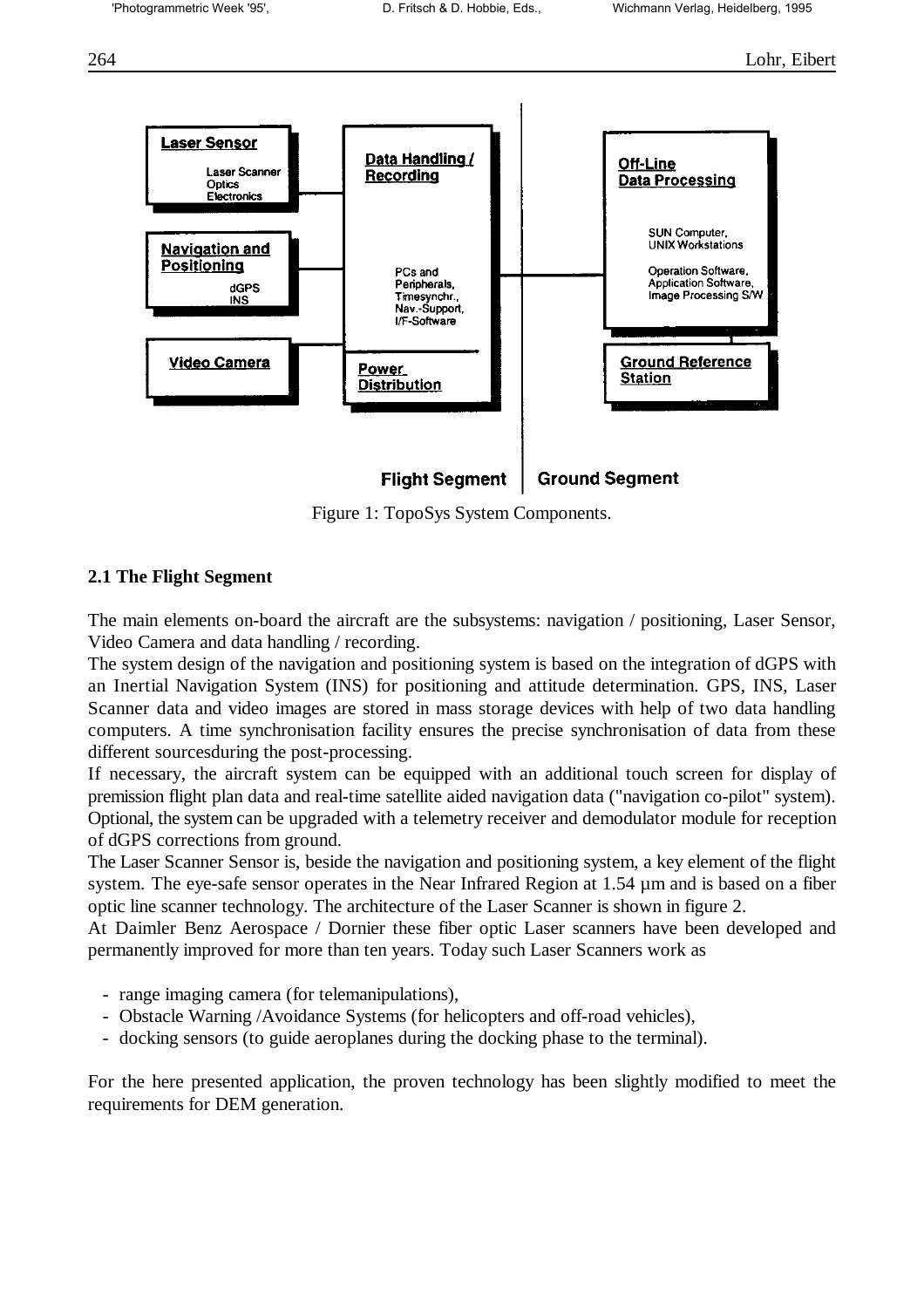#### Lohr, Eibert 265



Figure 2: Architecture of the Laser Scanner.

The main task of the ground reference station located at a known position is to collect GPS data for post-mission dGPS processing. Furthermore, the station is regularly contacted to dump the sensor data collected by the data recording system, in order to clean the onboard mass storage devices for new data. The off-line processing system consists of several UNIX workstations. The key software packages are the TopoSys application software package for automatic DEM generation and the image processing software package which allows for e.g. DEM visualisation, DEM transforming into various cartographic projections, quality control.

### **3. OPERATIONAL PROCEDURE FOR DEM GENERATION**

During a TopoSys survey, the aeroplane flies over the area which was - already in the mission planning phase - divided into parallel, slightly overlapping stripes. With the "navigation co-pilot's" help the pilot is able to survey the area according to the mission plan. All the sensor data (GPS, INS, Laser Scanner, reference video) are registered and time-tagged in parallel.

The first step in the off-line processing is the complete recalculation of the flight dynamics from the GPS/INS data. Then first guess, single stripes DEMs are calculated for the whole survey area. By considering objects which are present in adjacent strips, an enhanced set of position and attitude data for the Laser Sensor is determined. The enhanced single DEM strips are then merged into a complete DEM of the survey area and, with help of some small reference DEMs, the relative DEM is transformed into absolute co-ordinates. After quality control, the final DEM is available as 16 bit raster data in various co-ordinate systems and data output formats.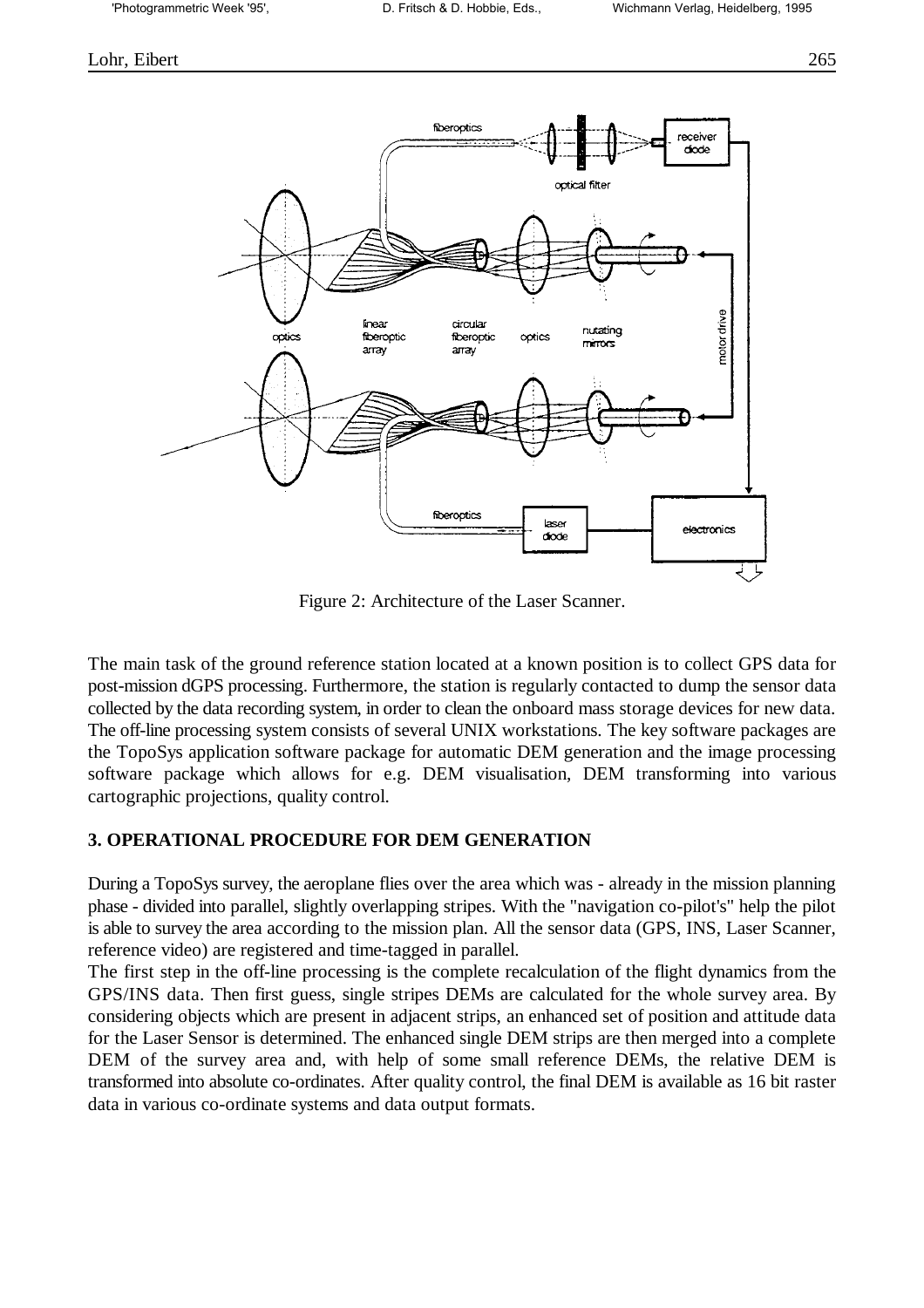## **4. PERFORMANCE PARAMETERS**

The TopoSys system has been designed to produce high-precision DEMs. Performance parameters of hardware components (e.g. Laser Scanner, INS) as well as associated software packages have been developed to allow a maximum accuracy of TopoSys DEMs of x, y,  $z = 0.3$ , 0.3, 0.1 m. The main performance parameters of the TopoSys' flight segment are given in table 1.

| sensor type                               | pulse modulated Laser Radar    |
|-------------------------------------------|--------------------------------|
| range                                     | $> 1000 \text{ m}$             |
| scanning principle                        | fiber optic line scanner       |
| transmitter                               | solid state at $1.5 \mu m$     |
| measurement principle                     | run-time measurement           |
| scan frequency                            | 300 Hz (adjustable)            |
| field of view                             | $+/- 7E$                       |
| number of pixels per scan                 | 127                            |
| swath width (at 10000 m flight height)    | $250 \text{ m}$                |
| accuracy of a single distance measurement | $< 0.3 \text{ m}$              |
| resolution of a distance measurement      | $< 0.1$ m                      |
| Laser classification                      | class 1 by EN 60825 (eye-safe) |

| size sensor                | $30 \text{ cm} * 30 \text{ cm} * 30 \text{ cm}$ |
|----------------------------|-------------------------------------------------|
| mass sensor                | $<$ 20 kg                                       |
| size data recording system | $19$ " rack, 1.2 m high                         |
| mass data recording system | $80 \text{ kg}$                                 |
| power requirements         | 28 VDC, 15 A                                    |

Table 1: Performance parameters of TopoSys' flight segment.

## **5. HISTORY AND OUTLOOK**

The feasibility of producing high-precision DEMs with a line scanning Laser sensor has been proven within the last two years. The first step in this direction was in spring 1993, when a DEM of a small part of the river Salzach had to be generated within a pilot project. As the feasibility of the method could be shown at that time, further measurement campaign (Hannover, October 1993; Solothurn, March 1994) followed. As reference, figure 3 shows a DEM of a section of the city of Hannover - for better orientation a scanned aerial photograph has been superposed to the original DEM data.

The experiences gained with that prototype of the TopoSys system, strongly influenced the design of the new system, which has been outlined above. The presented TopoSys system is just now in the final integration; test flights and pilot project are scheduled for the period September / October 1995. After debugging and final system tuning, which are expected to be finished in late autumn 1995, the operational service will start.